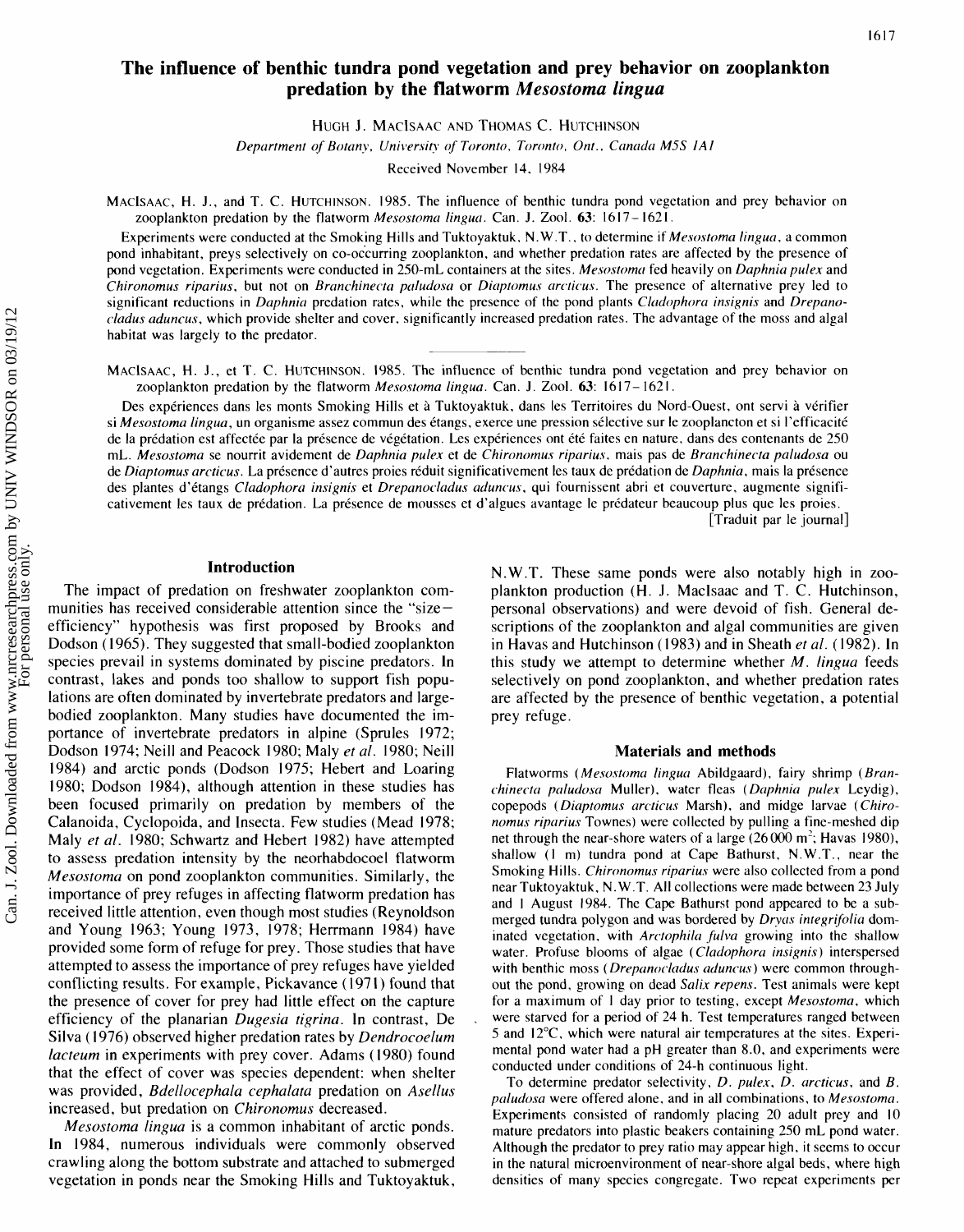

FIG. I. Effects of other species and pond vegetation on survival of Daphnia pulex. Species code: D, Daphnia pulex; M, Mesostoma  $lingua$ ; B, Branchinecta paludosa; C, Diaptomus arcticus. Asterisks (\*) indicate a significant difference ( $p < 0.01$ ) between treatments with and without vegetation.

feeding treatment were conducted in the field at the Smoking Hills, while a third replicate was performed in the laboratory at Tuktoyaktuk. Because of difficulties encountered in collecting large numbers of chironomids in early August, predator selectivity tests involving the other co-occurring species were not attempted. Additionally, all test parameters (e.g., test volume, predator and prey numbers, and algal and moss weights) were halved for chironomid experiments, and only two replicates per feeding treatment were conducted. The duration of all experiments was 36 h, after which survivors of both predators and prey were enumerated.

To determine whether predation rates are affected by the presence of benthic vegetation, approximately 0.64 g of the filamentous alga  $C$ ladophora insignis and  $0.17$  g of the moss Drepanocladus aduncus (dry weights) were collected from the same pond as the zooplankton and were added to a series of test containers. Prior to use, the algae and moss were hand cleaned to remove zooplankton, chironomids, flatworms, and debris. Variability between replicates was generally low; hence, there was no apparent test-location effect. Data for replicates were pooled prior to analysis using the SAS procedure Funcat (Statistical Analysis System Institute 1982). Funcat analysis was employed to evaluate overall "species" and vegetation effects on the survival of a species, while  $\chi^2$  tests were used to test for individual species or vegetation effects.

## **Results**

Mesostoma preyed on Duphnia very actively, while the introduction of additional prey species reduced the rate of Daphnia predation (Fig. 1). For example, Daphnia survivorship was significantly affected by the presence of other species  $(p < 0.01)$  and pond vegetation  $(p < 0.01)$ . Daphnia survivorship differed significantly ( $p < 0.05$  or less) from controls in all trials in which Mesostoma were present (Fig. 1). This was most pronounced in feeding trials in which *Daphnia* 



FIG. 2. Effects of other species and pond vegetation on survival of Branchinecta paludosa.

was the only prey species offered. Daphnia survivorship was low  $(6.6\%)$  in containers with *Mesostoma* but without algae and moss, and nonexistent in those with pond vegetation. Mesostoma were observed to produce greater amounts of mucus in containers lacking vegetation than in treatments with algae and moss.

Daphnia mortality was significantly ( $p < 0.05$  or less) lower in *Mesostoma* feeding experiments in which an alternative prey species (either fairy shrimp or copepods) was present than when it was offered alone. This trend was observed in trials across vegetation treatments, although Daphnia survival was significantly ( $p < 0.01$ ) higher in containers without vegetation (Fig. 1). Additionally, the presence of fairy shrimp reduced predation of Daphnia more than did that of copepods, both with and without pond vegetation ( $p < 0.05$  and  $p < 0.01$ , respectively). It is of interest that the reduction in water flea predation observed when other potential prey were available to the *Mesostoma* was not accompanied by predation on these other species. Hence the predator was not merely switching from one prey type to another, but rather was far less successful in capturing any prey. The presence of Branchinecta especially seemed to disproportionately enhance Daphnia survival.

The lowest observed levels of predation on *Daphnia*, for any treatments in which vegetation was provided, occurred when both fairy shrimp and copepods were present (Fig. 1). In containers with both fairy shrimp and copepods, but without algae and moss, predation on *Daphnia* was less severe than when only copepods were present with them, but was more severe than when fairy shrimp were the only other alternative prey. Again, the presence of moss and algae led to a significant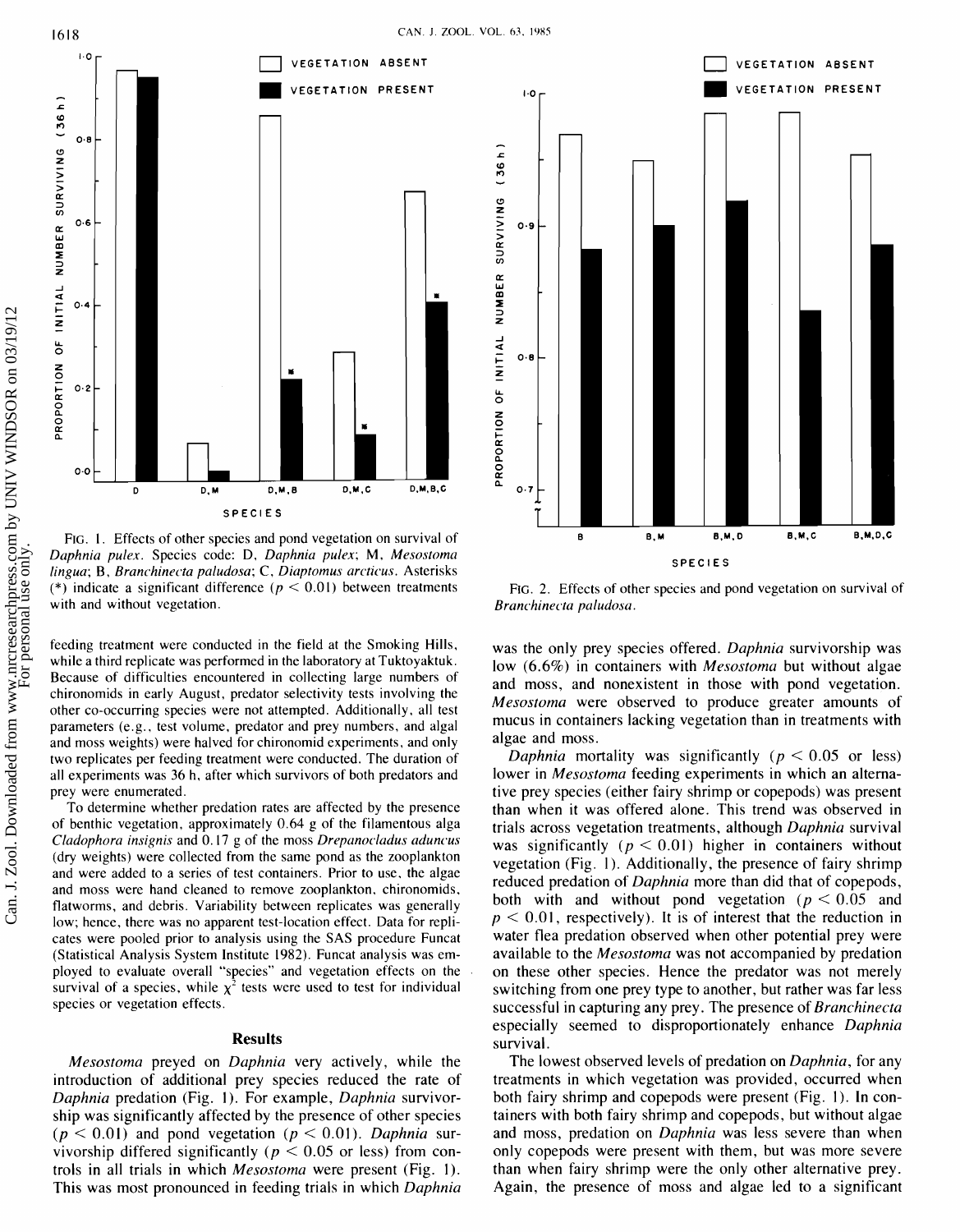

FIG. 3. Effects of *Mesostoma lingua* and pond vegetation on survival of *Chironomus riparius*. Asterisks (\*) indicate a significant difference  $(p < 0.01)$  between treatments with and without *Mesostoma.* 

 $(p < 0.01)$  reduction in *Daphnia* survivorship in experiments with both fairy shrimp and copepods as available prey. It should be noted, however, that Daphnia survival in controls with and without pond vegetation did not differ significantly  $(p > 0.05)$  from one another. Hence, differences in Daphnia survival in the aforementioned experiments must be attributed not only to the voracity of Mesostoma as a predator, but also to its successful use of algal and moss habitat to enhance its success as a *Daphnia* predator.

The presence of *Mesostoma* had no significant ( $p > 0.05$ ) effect on either fairy shrimp or copepod survivorship. In cases where *Mesostoma* were observed to colonize *Branchinecta*, violent movements by the fairy shrimp repelled and possibly seriously injured the predator. The survival of both fairy shrimp and copepods was high in treatments with and without algae and moss. However, fairy shrimp mortality was significantly  $(p < 0.01)$  higher overall for treatments with pond vegetation than for treatments without it (Fig. 2). Pond vegetation had no influence on either copepod or chironomid (Fig. 3) survival. Chironomid survival was, however, significantly ( $p < 0.01$ ) decreased by Mesostoma in containers both with and without vegetation (Fig. 3).

The presence of algae and moss in test containers led to a significant ( $p < 0.01$ ) increase in the survival of *Mesostoma*, though only in experiments that involved fairy shrimp as a potential prey species (Fig. 4). Thus, not only did Mesostoma benefit from increased predation on Daphnia and Chironomus while living in the algae and moss, but it also was less likely to be wounded in encounters with Branchinecta.

## **Discussion**

The results of this study indicate that the presence of pond vegetation may significantly increase the predation success of  $M$ . lingua. The finding that  $M$ . lingua is a rapacious predator on Daphnia concurs with that of Schwartz and Hebert (1982), who used Mesostoma ehrenbergii, D. pulex, and D. laevis from ponds in southern Ontario, and Maly et al. (1980), who



**FIG. 4. Effects of the presence of potential prey and pond vegeta**tion on survival of *Mesostoma lingua*.

used M. ehrenbergii and D. middendorffiana from highaltitude ponds in Colorado. It is of special interest that independent investigations from three widely separated locations have yielded similar results.

Schwartz and Hebert (1982) observed that M. ehrenbergii preyed selectively on organisms about 1.2 mm in length, with prey up to 2 mm also suffering high mortality. Maly et al. (1980) found that M. ehrenbergii did not prey on either Diaptomus shoshone or D. coloradensis, even though the latter species lies within the preferred size range found in Schwartz and Hebert's study. Anderson (1970) observed groups of Mesostoma feeding on damaged or dying D. arcticus. In the present study, M. lingua selectively preyed on D. pulex when alternate prey  $(D.$  arcticus and  $B.$  paludosa) were available, even though the diaptomids are calorically more favorable than the daphnids (Comita and Schindler 1963). These findings cannot be attributed to size-selective predation alone, as Daphnia and Diaptomus are approximately the same size. A more feasible explanation involves prey escape mechanisms: copepods are powerful swimmers capable of rapid hops when disturbed by a predator (Zaret 1980). Similarly, fairy shrimp escape from *Mesostoma* and other disturbances by jerking violently (Johansen 1921; H. J. MacIsaac and T. C. Hutchinson, personal observations). Moreover, both fairy shrimp and copepods are unlikely to fall victim to Mesostoma mucous traps, while weaker swimmers, such as *Daphnia*, are susceptible. Indeed, a number of studies (Jennings 1957; Pickavance 1971; Adams 1980; Maly et al. 1980) have demonstrated that "mucus-trapping" is most effective against prey that either crawl (Asellus, Cammarus) or are poor swimmers (Daphnia). Differences in *Mesostoma* mucous production, which we observed across vegetation treatments, likely indicates different hunting strategies by the predator, although further work is necessary to substantiate this observation.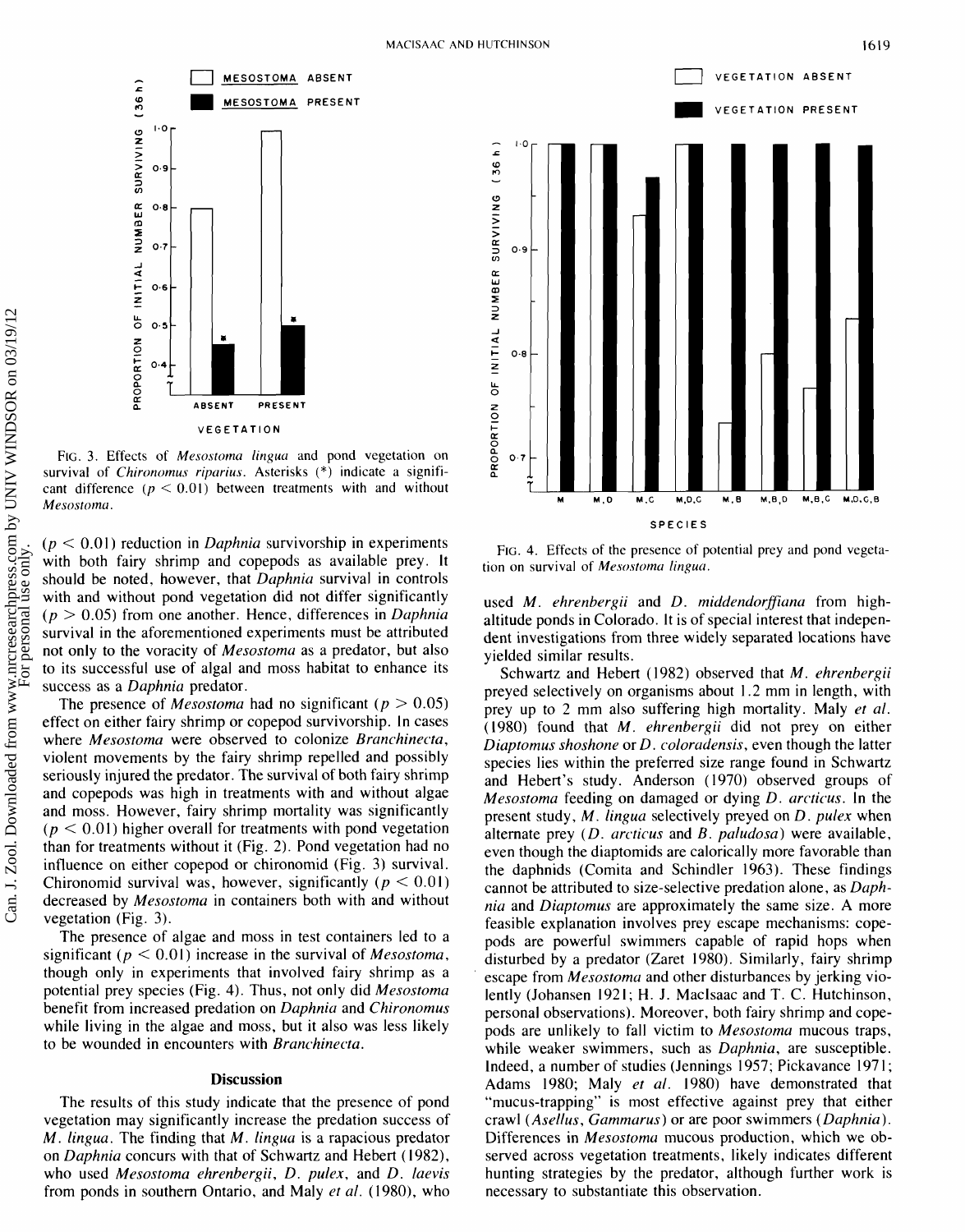The high levels of predation on C. *riparius* that we observed **Acknowledgements Acknowledgements** in this study may not occur in open natural habitat because the larvae are often found in protective tubes, which may render them invulnerable to *Mesostoma* predation. However, chironomids in pond vegetation may be subject to high predation rates because they commonly occur without protective cases.

Refuges have generally been regarded as important factors permitting the long-term coexistence of voracious predators and their vulnerable prey (Murdoch and Oaten 1975; Woodin 1978, and references cited therein; Menge and Lubchenco 1981). In freshwater communities, rooted plants, benthic algae, stones, and sediments provide spatial refuge from piscine predators for small fish (Werner *et al.* 1983), insect larvae (Macan 1965), and amphipods (Pentland 1930). Our results with an invertebrate predator provide an interesting and contrasting variant on this theme. They demonstrate that the habitat complexity typical of vegetated littoral zones of arctic ponds may not necessarily promote prey survival. *Mesostoma*  is an ambush predator, highly adapted to life along the bottom substrate of a pond and among submerged vegetation. It appears to be able to detect hydrodynamic turbulence generated by the movement of nearby prey. Once detected, the prey is quickly seized (Schwartz and Hebert 1982), immobilized, and the body contents are removed (Jennings 1957; Mead 1978). *Mesostoma* may encounter difficulty in capturing and immobilizing large-bodied prey (Pickavance 1971; Schwartz and Hebert 1982), such as *Branchinecta.* However, if prey were entangled in vegetation when encountered, *Mesostoma* could scavenge dead and dying organisms. Thus, although *Daphnia*  are primarily planktonic, organisms venturing too close to macrophyte beds may become snared in the vegetation and possibly detected by nearby predators. Our results demonstrated that *Daphnia* were consistently captured and eaten at a higher rate when pond vegetation was present. Thus, the presence of *Mesostoma* in pond vegetation beds, both in the Canadian Arctic and in Africa (Mead 1978), is likely a behavioral consequence of increased predation success in this habitat. Similarly, the presence of many taxa of predatory invertebrates observed in lake macrophyte beds by Dvorak and Best (1982) may be attributable, in part, to high predation success.

It is not known whether *Mesostoma* mortality resulting from its attempts to capture *Branchinecta,* observed in our experiments, also occurs in nature. *Mesostoma* were frequently observed clinging to fairy shrimp, although predation success was negligible. If *Mesostoma* attack prey irrespective of species or size in nature, then frequent failed predation attempts on *Branchinecta* or any other invulnerable species could be of direct benefit to susceptible pond inhabitants, because the predator would be preoccupied and possibly wounded. Predation rates would then be lower than expected; hence, *Mesostoma* may not . impact zooplankton dynamics to the extent previously believed (Maly *et al.* 1980; *V.* E. Dodson 1980, in Maly *et al.* 1980). It should be noted, however, that previous investigations of *Mesostoma* predation (Maly *et al.* 1980; Schwartz and Hebert 1982) did not attempt to assess vegetation effects, and hence may have underestimated predation potential.

We have demonstrated the importance of pond vegetation and prey behavior in affecting flatworm predation rates in laboratory experiments and speculated on its importance in natural systems. However, the exact extent of *Mesostoma* predation, and the impact of vegetation on it, have yet to be determined for arctic ponds *in situ.* 

We thank C. Nakatsu and G. Brumelis for identifying the algae and moss, and L. W. Wasserman, W. G. Sprules, and the reviewers for helpful comments. The Polar Continental Shelf Project of the Department of Energy, Mines and Resources Canada kindly provided logistical support. This research was supported by the Department of Indian and Northern Affairs Canada, the Natural Sciences and Engineering Research Council of Canada, and the Canadian Wildlife Federation.

- ADAMS, J. 1980. The feeding behavior of *Bdellocephala punctata*, a freshwater triclad. Oikos,  $35: 2-7$ .
- ANDERSON, R. S. 1970. Predator-prey relationships and predation rates for crustacean zooplankters from some lakes in western Canada. Can. J. Zool. 48: 1229- 1240.
- BROOKS, J. L., and S. I. DODSON. 1965. Predation, body size, and composition of plankton. Science (Washington, D.C.), 150:  $28 - 35$ .
- COMITA, *G.* W., and D. W. SCHINDLER. 1963. Calorific values of microcrustacea. Science (Washington, D.C.), 140: 1394- 1396.
- DE SILVA, P. K. 1976. The factors affecting the feeding of Dendrocoelum lacteum (Muller) (Turbellaria, Tricladida) on Asellus aquaticus (L.) (Crustacea, Isopoda). Arch. Hydrobiol. 77:  $347 - 374$ .
- DODSON, S. **1.** 1974. Zooplankton competition and predation: an experimental test of the size  $-$ efficiency hypothesis. Ecology,  $55$ :  $605 - 613$ .
- 1975. Predation rates of zooplankton in arctic ponds. Limnol. Oceanogr. 20: 426-433.
- 1984. Predation of *Heterocope septentrionalis* on two species of *Daphnia*: morphological defences and their cost. Ecology, 65:  $1249 - 1257$ .
- DODSON, V. E. 1980. The influence of flatworm predation on zooplankton inhabiting small ponds. Hydrobiologia, 76: 223-240.
- DVORAK, J., and E. P. H. BEST. 1982. Macroinvertebrate communities associated with the macrophytes of Lake Vechten: structural and functional relationships. Hydrobiologia,  $95$ :  $115 - 126$ .
- HAVAS, M. 1980. A study of the chemistry and biota of acid and alkaline ponds at the Smoking Hills, N.W.T. Ph.D. thesis, University of Toronto, Toronto, Ont.
- HAVAS, M., and T. C. HUTCHINSON. 1983. The Smoking Hills: acidification of a natural ecosystem. Nature (London),  $301: 23-27$ .
- HEBERT, P.D. N., and J. M. LOARINC. 1980. Selective predation and the species composition of arctic ponds. Can. J. Zool. 58:  $422 - 426$ .
- HERRMANN, J. 1984. Prey choice and its impact on the reproductive output in *Dendrocoelum lacteum* (Turbellaria). Arch. Hydrobiol. 100: 355 - 370.
- JENNINCS, J. B. 1957. Studies on feeding, digestion, and food storage in free-living flatworms (Platyhelminthes: Turbellaria). Biol. Bull. (Woods Hole, Mass.), 112: 63-80.
- JOHANSEN, F. 1921. The larger freshwater Crustacea from Canada and Alaska. 111. Euphyllopoda. Can. Field-Nat. 35: 23-30.
- MACAN, T. T. 1965. Predation as a factor in the ecology of water bugs. J. Anim. Ecol. 34: 691-698.
- MALY, E. J., S. SCHOENHOLTZ, and M. T. ARTS. 1980. The influence of flatworm predation on zooplankton inhabiting small ponds. Hydrobiologia, 76: 233-240.
- MEAD, A. P. 1978. A rhabdocoel predator on the aquatic stages of mosquitoes. Ann. Trop. Med. Parasitol.  $72(6)$ : 591-594.
- MENCE, B. A., and J. LUBCHENCO. 1981. Community organization in temperate and tropical intertidal habitats: prey refuges in relation to consumer pressure gradients. Ecol. Monogr. 51: 429-450.
- MURDOCH, W. W., and A. OATEN. 1975. Predation and population stability. In Advances in ecological research. Vol. 9. Edited by A. Macfadyen. Academic Press, New York. pp. 1-131.
- NEILL, W. E. 1984. Regulation of rotifer densities by crustacean zooplankton in an oligotrophic montane lake in British Columbia.